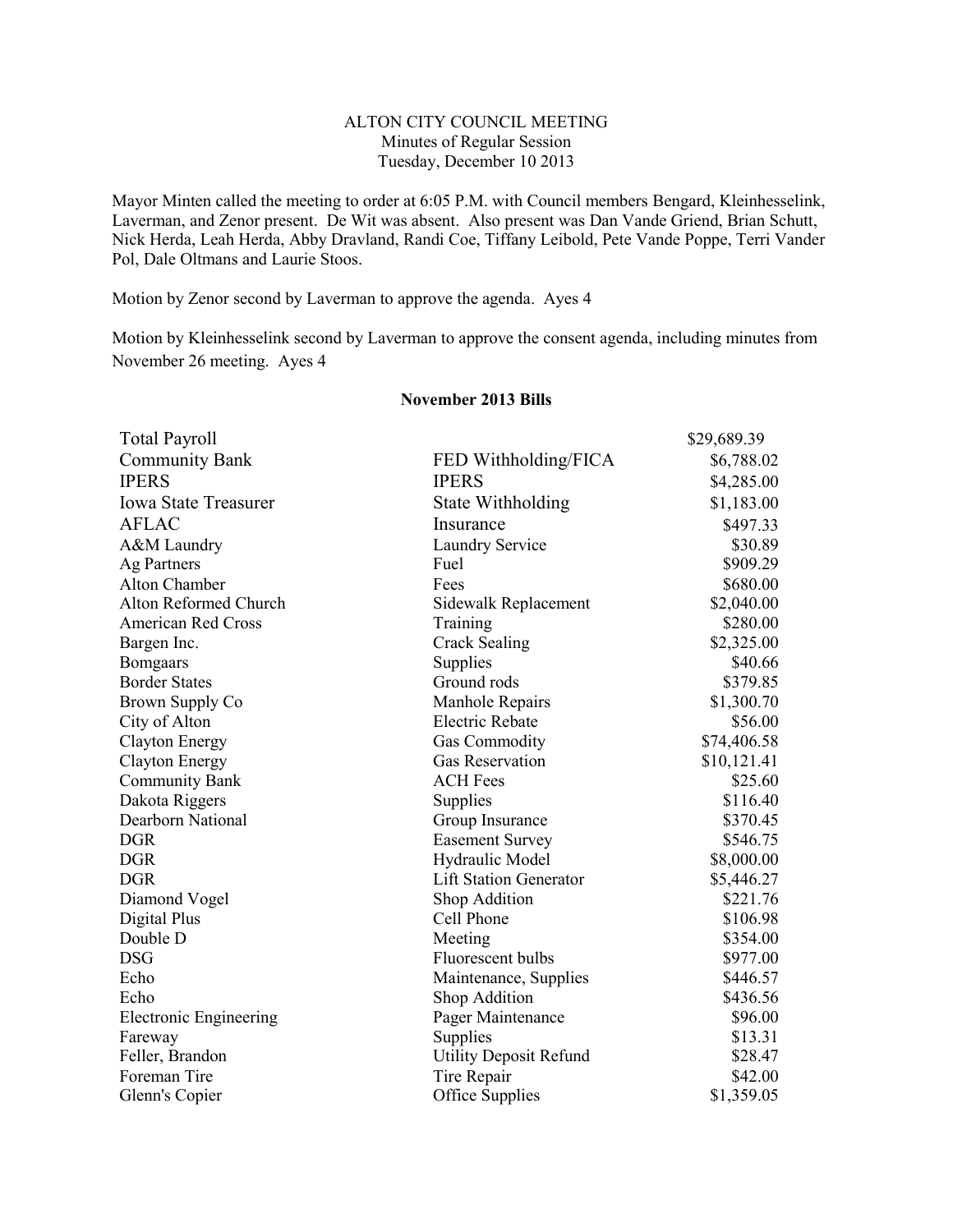| Goebel, Bill                           | Gas & Electric Rebate            | \$525.00     |
|----------------------------------------|----------------------------------|--------------|
| Grady, Pat                             | <b>Electric Rebate</b>           | \$285.00     |
| Grainger                               | <b>Safety Equipment</b>          | \$92.36      |
| Herda, Nick                            | Travel & Training                | \$219.50     |
| Holiday Lites & Trim                   | Lights                           | \$52.50      |
| Iowa One Call                          | Locates                          | \$24.30      |
| Keunen, Brett                          | <b>Community Building Refund</b> | \$25.00      |
| Klein, Randy                           | Gas Rebate                       | \$325.00     |
| Korver, Stephanie                      | Community Building Refund        | \$25.00      |
| <b>MBMECA</b>                          | <b>Electric Transmission</b>     | \$6,916.72   |
| Mid American                           | Lights                           | \$79.48      |
| Mid Sioux                              | Project Share                    | \$20.00      |
| Mike's Welding                         | Supplies                         | \$190.65     |
| Missouri River                         | Energy                           | \$57,525.92  |
| <b>Municipal Utilities</b>             | <b>Utilities</b>                 | \$1,460.11   |
| <b>NAPA</b>                            | Vehicle Maintenance              | \$399.60     |
| <b>Neal Chase</b>                      | Shop Addition                    | \$7,229.39   |
| Neal Chase                             | Supplies                         | \$201.13     |
| Noteboom                               | Maintenance                      | \$238.43     |
| Oldenkamp Kennels                      | Kenneling                        | \$45.00      |
| Orange City Area Health Foundation     | Contribution                     | \$12,000.00  |
| Orange City Municipal Utilities        | <b>Bulk Water</b>                | \$7,207.26   |
| Orange City Municipal Utilities        | Bulk Water - True-up             | \$5,254.55   |
| Orange City Sanitation                 | Garbage Hauling                  | \$5,860.90   |
| Petty Cash                             | Supplies, Postage                | \$64.00      |
| Port, Kay                              | Gas & Electric Rebate            | \$550.00     |
| <b>Record Management Systems</b>       | Shredding                        | \$35.00      |
| Sioux County Auditor                   | Election                         | \$2,037.47   |
| Publications<br><b>Siouxland Press</b> |                                  | \$243.20     |
| <b>Stander Engraving</b>               | Name Plates                      | \$23.00      |
| <b>Steamway Carpet Cleaners</b>        | Carpet Cleaning - Library        | \$235.20     |
| T&L Tool                               | Supplies                         | \$50.46      |
| Treasurer State of Iowa                | Sales Tax                        | \$3,205.00   |
| Tritech                                | <b>Rescue Billing</b>            | \$55.00      |
| <b>United States Post Office</b>       | Postage                          | \$500.00     |
| US Cellular                            | Cell Phones                      | \$226.61     |
| <b>USA BlueBook</b>                    | Shop Addition                    | \$147.30     |
| Van Es, Frank                          | <b>Building Rent</b>             | \$4,200.00   |
| <b>VISA</b>                            | Travel, Postage, Supplies        | \$539.59     |
| <b>Visser Brothers Plumbing</b>        | Furnace Repair                   | \$241.87     |
| Wellmark                               | Group Insurance                  | \$8,817.52   |
| Wesco                                  | Inventory                        | \$385.20     |
| WesTel                                 | Telephone & Fax                  | \$535.24     |
| Williams & Co.                         | <b>Annual Financial Report</b>   | \$2,150.00   |
| <b>Grand Total</b>                     |                                  | \$271,291.40 |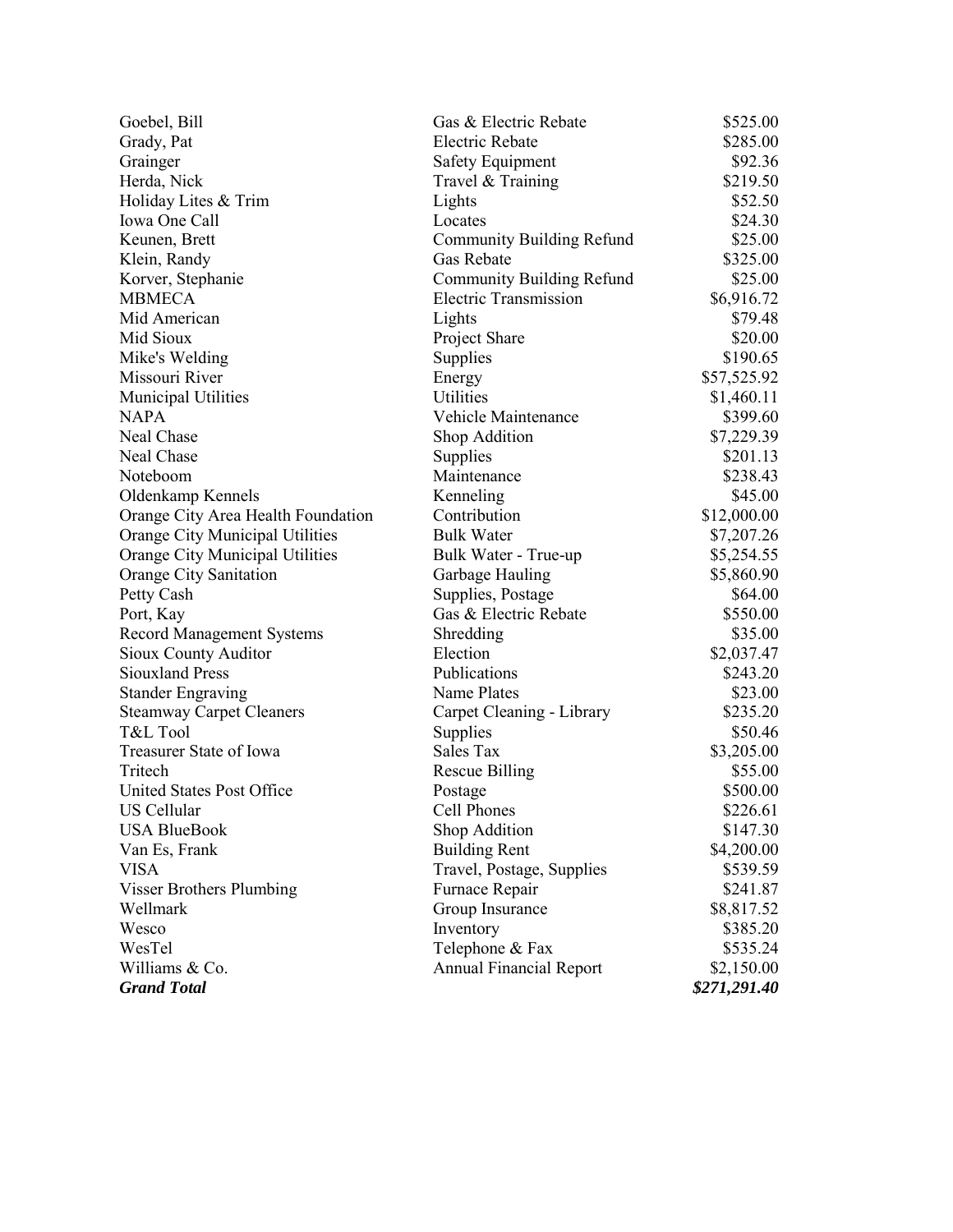**Oath of Office:** Mayor Minten administered the oath of office to the newly elected council members: Blake Bengard, Brian Schutt and Dan Vande Griend. Mayor Pro Tem Bengard administered the oath of office to newly elected Mayor Minten.

Mayor Minten presented Laverman with a certificate of service and expressed the Council's appreciation for his years of service to the City.

**Park Playground Equipment:** Mayor Minten and the Council expressed their gratitude for all the work the Park and Glow Run Committees put into fund raising for the new playground equipment.

The Committee thanked the Council for allowing the order for the equipment to be placed prior to the end of the year to save money.

Leah Herda, Abby Dravland, Randi Coe, Tiffany Leibold, Pete Vande Poppe, and Terri Vander Pol left at 6:10.

**Audit Report:** Jeff Peters from Williams and Company reviewed the June 30, 2013 Audit Report with the Council. In the Auditors opinion, the financial statements present fairly, and stated appreciation to the City staff for their cooperation, and diligence through audit.

**Wastewater Treatment Consultant:** Oltmans and Herda met with Lorna Puntillo from ACT LLC earlier in the week and updated the Council on discussion held. Puntillo has presented the City with a contract for services to be performed to accommodate wastewater permit requirements for the IDNR.

Motion by Bengard and second by Kleinhesselink to approve contract with ACT LLC. Ayes 4

**Grass/Weeds Ordinance:** The third reading of Ordinance 702 was held.

**ORDINANCE 702 "AN ORDINANCE AMENDING THE CODE OF ORDINANCES OF THE CITY OF ALTON, IOWA, BY ADDING TITLE III, CHAPTER 2, ARTICLE 12"** was introduced and moved for adoption by Council Member Laverman. Zenor seconded the motion. The Mayor put the question upon the motion, and the roll being called, the vote thereon was as follows:

Ayes: Bengard, Kleinhesselink, Laverman, Zenor Nays: None Absent: De Wit Whereupon the Mayor declared the Ordinance approved.

**Township Fire Financial Support:** Oltmans updated the Council on a meeting held between Alton and Orange City Fire Chiefs, City Administrators and the surrounding townships that are covered for fire protection. Operation and equipment costs were explained to the townships. A new formula to determine the amount each township must contribute was proposed. It was the consensus of the Council to proceed and have the City Attorney will draft a formal contract.

**Utilities:** Oltmans and Herda updated the Council on their meeting with DGR engineers who created a hydraulic model for the City. The model showed water flows for the City as was well as potential effects any changes to the system will have. The model will not only be useful to the City Staff but to the engineers as well as they prepare plans for the City.